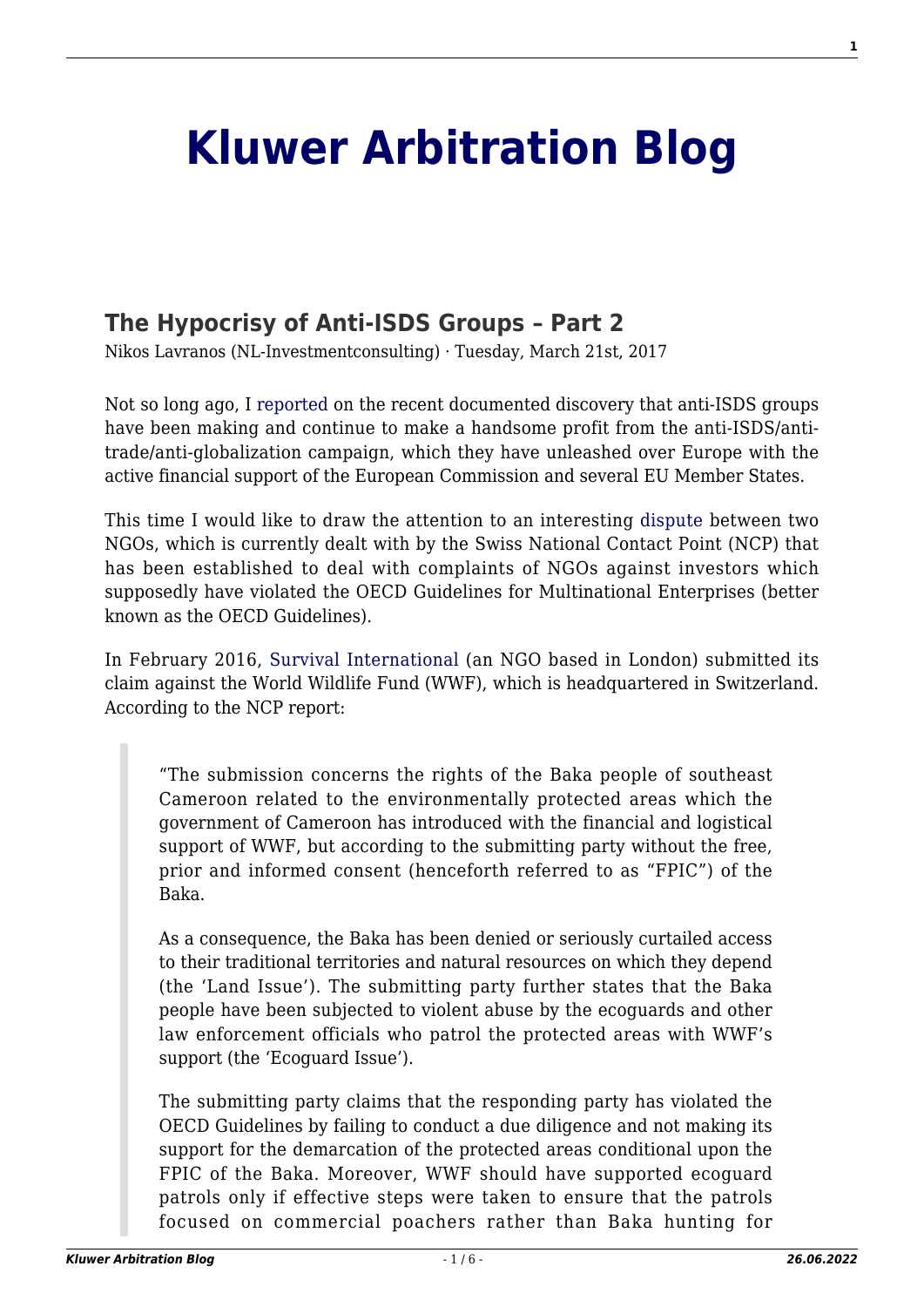subsistence, and that ecoguards should be held accountable if they used or threatened violence against the Baka. The result of the nonintervention of WWF has been a denial of Baka rights to their land and natural resources, and a conflict with the governmental forces.

According to the submission, the development and management of protected areas in southeast Cameroon has required significant expenditure and expertise with WWF being the government's most important source of funds and logistical support. As a consequence, the protected areas have depended and continue to depend heavily on WWF, which has been able to set the agenda and determine priorities. The submitting party further states that the Ministry of Forests and Wildlife in Cameroon describes WWF as the "joint manager" of each of the parks of the Jengi Southeast Forest Program1. It also mentions that WWF has regarded ecoguards as crucial to its operations, and thus established its own Wildlife Law Enforcement Programme in Cameroon. Furthermore, WWF until the mid-2000 organized workshops to train ecoguards about wildlife law and criminal prosecution and supported the deployment of a heavily armed military unit called the Bataillon d'Intervention Rapide on anti-poaching patrols. Ecoguards were also supported financially and logistically by WWF.

In the view of the submitting party, the responding party should fund an independent consultation of the Baka in which they can express their own views on the way forward and ensure that in future the Baka have an effective say in decisions that affect them, and can protect themselves against physical and other forms of abuse. Consequently, the WWF procedures in order to respect the human rights of the Baka should be revised."

This dispute is interesting and relevant for the investment arbitration community for several reasons.

# **The Creeping Hard-Law Effect of the OECD Guidelines**

Firstly, it should be recalled that the OECD Guidelines, while intended to be voluntary and of soft-law character, are increasingly turned into hard-law obligations for foreign investors.

This is evidenced by the fact that CETA and the other recently negotiated EU trade and investment agreements (EU FTAs) make direct reference to the OECD Guidelines, which to some extent brings them into the scope of application of CETA and the other EU FTAs.

Moreover, at the 2017 OECD Global Forum on International Investment, which took place on 6 March 2017, practically all participants underlined the importance of strengthening and enhancing the observance and enforcement of the OECD Guidelines as a tool to show that foreign investors are capable of making "good" investments, which benefit the whole society. Indeed, some went as far as claiming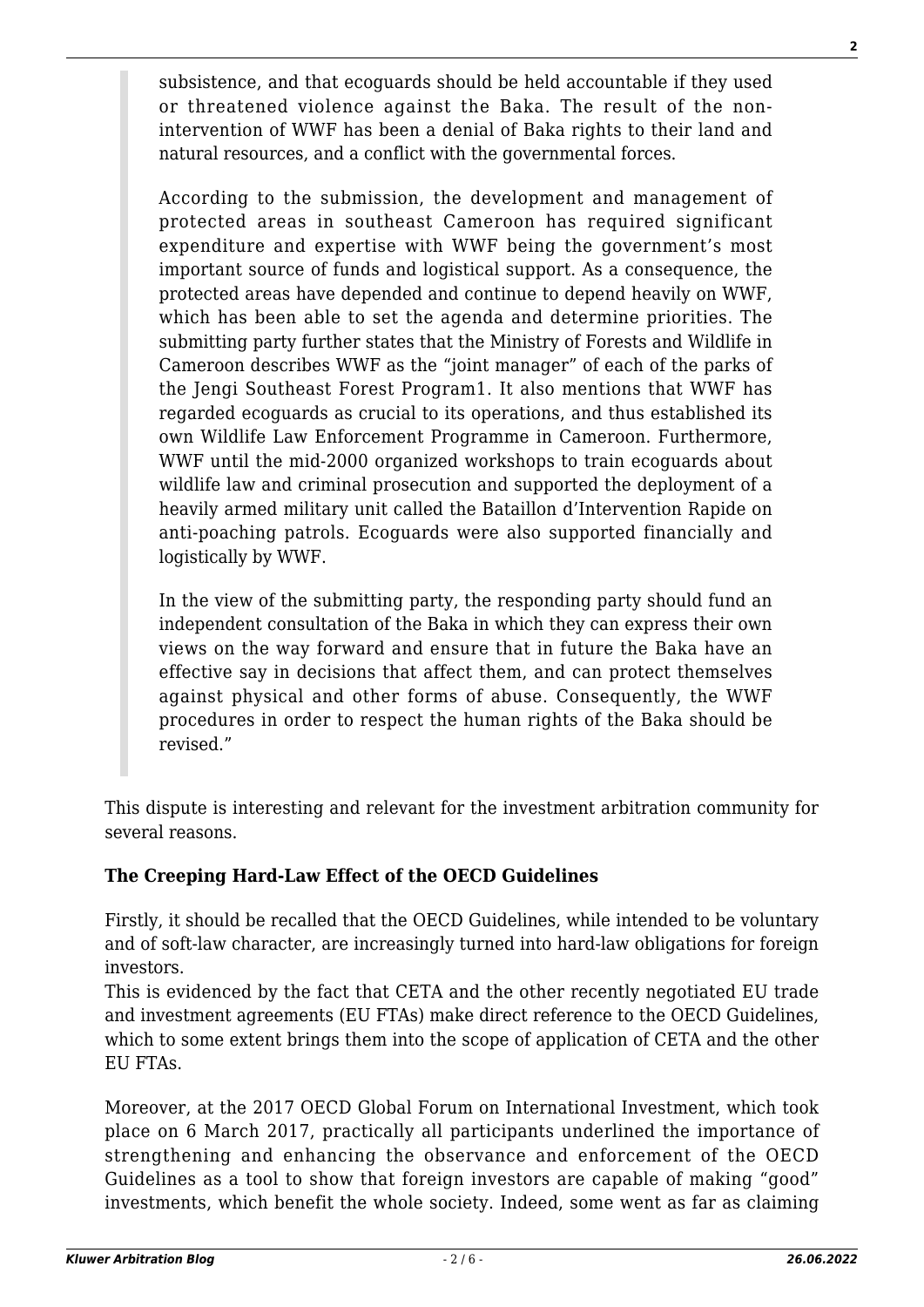that the observance of the OECD Guidelines could be used as a positive tool against the current backlash against globalization and multinationals and foreign investors generally.

In other words, there is a general expectation that the OECD Guidelines must be respected by all investors.

# **NGOs Can Be Qualified as "Multilateral Enterprise"**

Secondly, it is noteworthy that the Swiss NCP qualified the WWF as falling within the scope of a "multinational enterprise" within the meaning of the OECD Guidelines. In this context, the NCP notes that

"[T]he WWF network employs around 6,200 full time staff and has dedicated around USD11.5 billion to charitable activities like conservation projects since its foundation in 1961."

But more importantly, the NCP concluded that

"WWF's approach to conservation is to a certain extent market based and it undertakes commercial activities (e.g. income of the WWF network from royalties as well as from other trading activities). WWF for example sells collectors' albums and the panda emblem for more environmentally friendly products. This would not be possible without projects such as the ones in southeast Cameroon which are part of its activities to protect the environment. Therefore, WWF's involvement in the establishment and maintenance of protected areas in southeast Cameroon can also be considered as activities of commercial nature, to which the OECD Guidelines are applicable."

In other words, this is another important decision clarifying that also NGOs can be qualified as multilateral enterprises with commercial activities, similar to foreign corporate investors.

#### **A Meritorious Claim**

Thirdly, the initial assessment of the Swiss NCP is that issues raised in this submission "merit further consideration", and the Swiss NCP therefore accepts the specific instance. However, and at the same time, the NCP stresses that this "conclusion should not be construed as a judgment of whether or not the corporate behaviour or actions in question were consistent with observance of the OECD Guidelines and should not be equated with a determination on the merits of the issues raised in the submission."

Accordingly, one must wait for the final assessment of the NCP. Nonetheless, it seems clear that the claims by Survival International are not unfounded or without merit,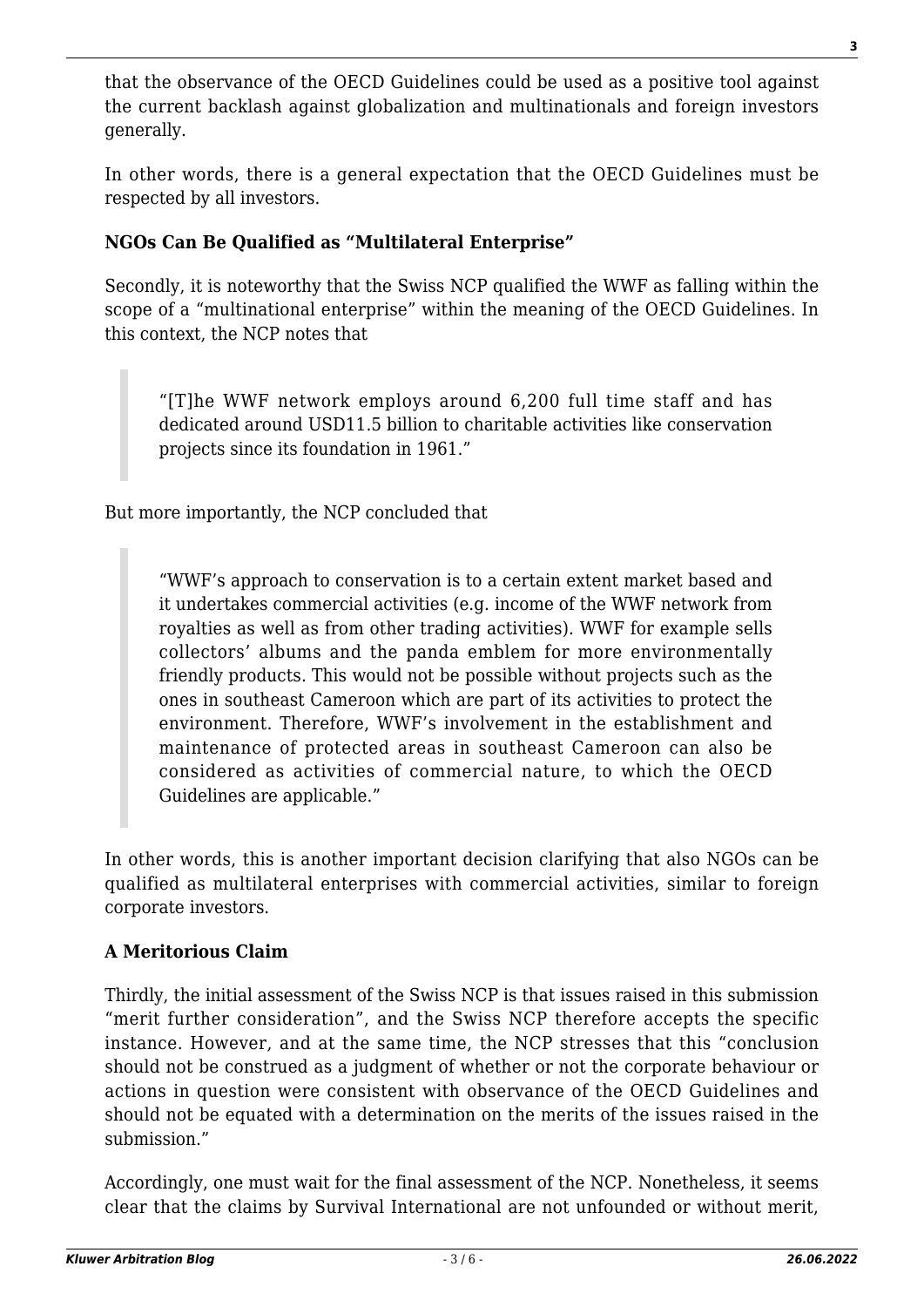which in itself is an important and relevant conclusion.

#### **No Transparency**

Fourthly, the NCP stresses that

"The role of the Swiss NCP is to offer a forum for discussion and to assist the parties concerned to deal with the issues raised. The submitting party has engaged in a mainly written exchange with the responding party prior to this submission during the last two years. The Swiss NCP considers that by accepting this specific instance and offering a confidential setting for discussions, it could foster the continuation of this previous exchange between the responding and the submitting party. Thereby, the NCP could contribute to a better understanding among parties and help them reach a mutually acceptable outcome concerning the issues raised with regard to the future situation of the Baka related to the engagement of WWF in Cameroon."

At the end of its report, the NCP repeats again that full confidentially must be maintained even after the final outcome of the proceedings:

"The Swiss NCP requests parties concerned to agree to maintain confidentiality during the further proceedings. In order to establish an atmosphere of trust, the OECD Guidelines foresee that no information regarding the content of the proceedings may be shared with third parties or supporters of the complaint. If sensitive business information is provided or discussed during the meetings of the Swiss NCP, special requirements concerning the treatment of confidential information can be agreed upon by the parties involved in this specific instance. The NCP informs the parties that it reserves the right to stop the proceedings if one or other of the parties does not respect this confidentiality. Even after the proceedings have finished, parties concerned remain committed to treat information received during the proceedings in a confidential way unless the other party agrees to their disclosure."

The issue of confidentiality is of particular interest when contrasted with the criticism against the (limited) confidentiality, which exists in investment treaty arbitration.

#### **No Need for NGOs to Exhaust of Local Remedies**

Another interesting point to note is the preference of the NCP as an international dispute settlement forum by Survival International, instead of using Swiss courts. Again, this contradicts the call of anti-ISDS groups to include the exhaustion of local remedies in EU FTAs, thereby forcing foreign investors to first spend a couple of years of proceedings before national courts prior of being allowed to turn to an international dispute settlement forum. This was repeated several times by anti-ISDS NGOs at the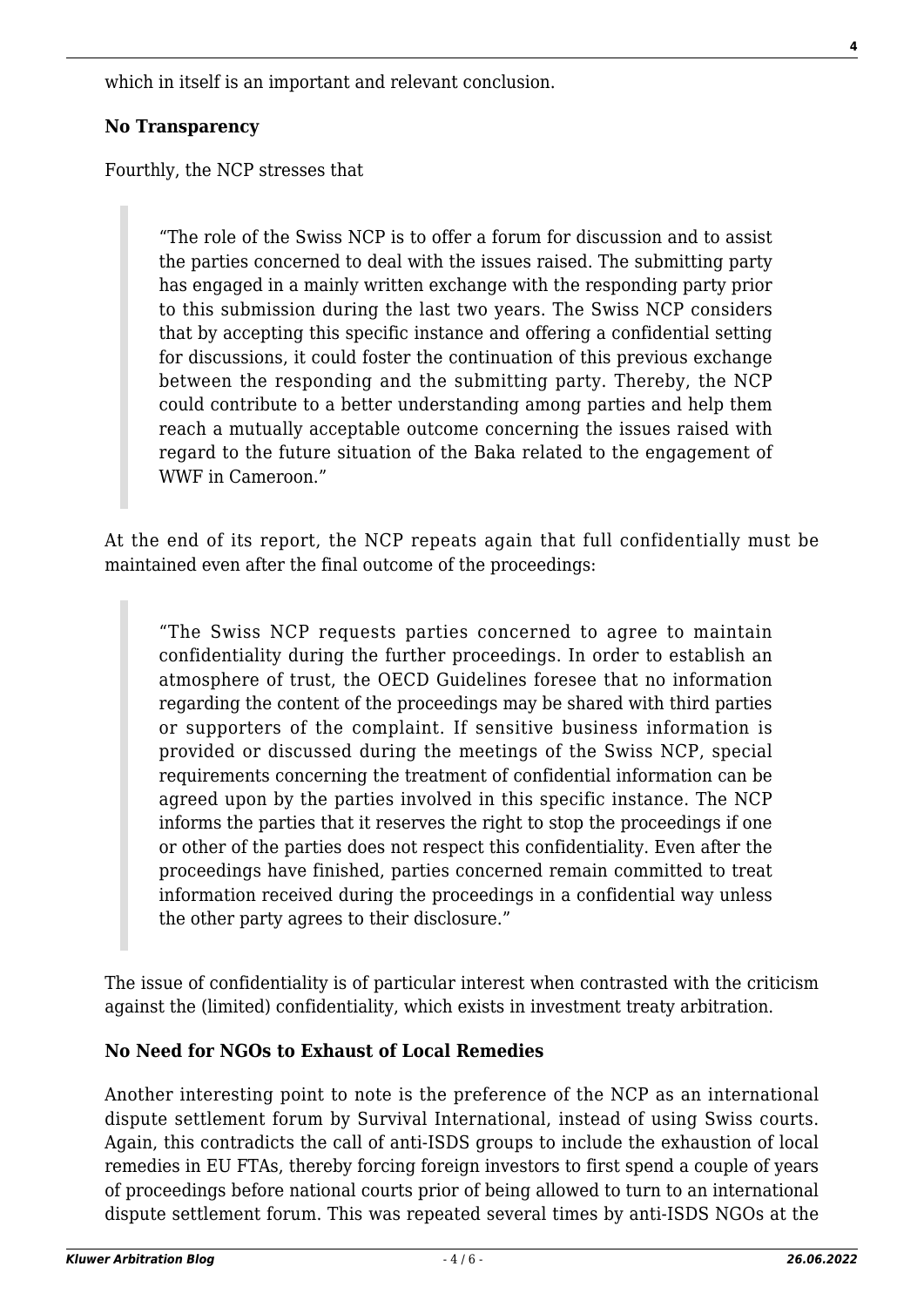EC's stakeholder meeting on the multilateral investment court (MIC), which was held some weeks ago.

# **The Same Standards Should Apply to All Investors**

While the NCP proceedings are obviously different from international arbitral proceedings, there are interesting parallels. In this specific case, it is interesting to note the different standards, which the NGOs proclaim for themselves but which at the same time ferociously criticize in their anti-ISDS campaign. It is this kind of hypocrisy that has so much contaminated the current debate.

Instead, NGOs should be submitted to the very same standards as foreign investors. Accordingly, it is to be applauded that the Swiss NCP qualified WWF as a multilateral enterprise, thereby requiring it to fully observe the OECD Guidelines.

Similarly, the same standards of transparency as is called for in investment arbitral proceedings and as proposed in the investment court system (ICS) of the EU should be applied to NGOs, i.e. the UNCITRAL Transparency Rules. Indeed, this may require to align on this point the OECD Guidelines with the UNCITRAL Transparency Rules.

As far as the exhaustion of local remedies is concerned, if that were to be made a general rule in EU FTAs or in the proposed multilateral investment court (MIC), that would necessitate a modification of the OECD Guidelines as well.

In sum, there is no need for double standards for NGOs, nor is there any need for more hypocrisy from anti-ISDS NGOs.

# **Profile Navigator and Relationship Indicator**

[Learn how](https://www.wolterskluwer.com/en/solutions/kluwerarbitration/practiceplus?utm_source=arbitrationblog&utm_medium=articleCTA&utm_campaign=article-banner) **[Kluwer Arbitration Practice Plus](https://www.wolterskluwer.com/en/solutions/kluwerarbitration/practiceplus?utm_source=arbitrationblog&utm_medium=articleCTA&utm_campaign=article-banner)** [can support you.](https://www.wolterskluwer.com/en/solutions/kluwerarbitration/practiceplus?utm_source=arbitrationblog&utm_medium=articleCTA&utm_campaign=article-banner)

*To make sure you do not miss out on regular updates from the Kluwer Arbitration Blog, please subscribe [here](http://arbitrationblog.kluwerarbitration.com/newsletter/). To submit a proposal for a blog post, please consult our [Editorial Guidelines.](http://arbitrationblog.kluwerarbitration.com/editorial-guidelines/)*

Offers 6,200+ data-driven arbitrator, expert witness and counsel profiles and the ability to explore relationships of 13,500+ arbitration practitioners and experts for potential conflicts of interest.